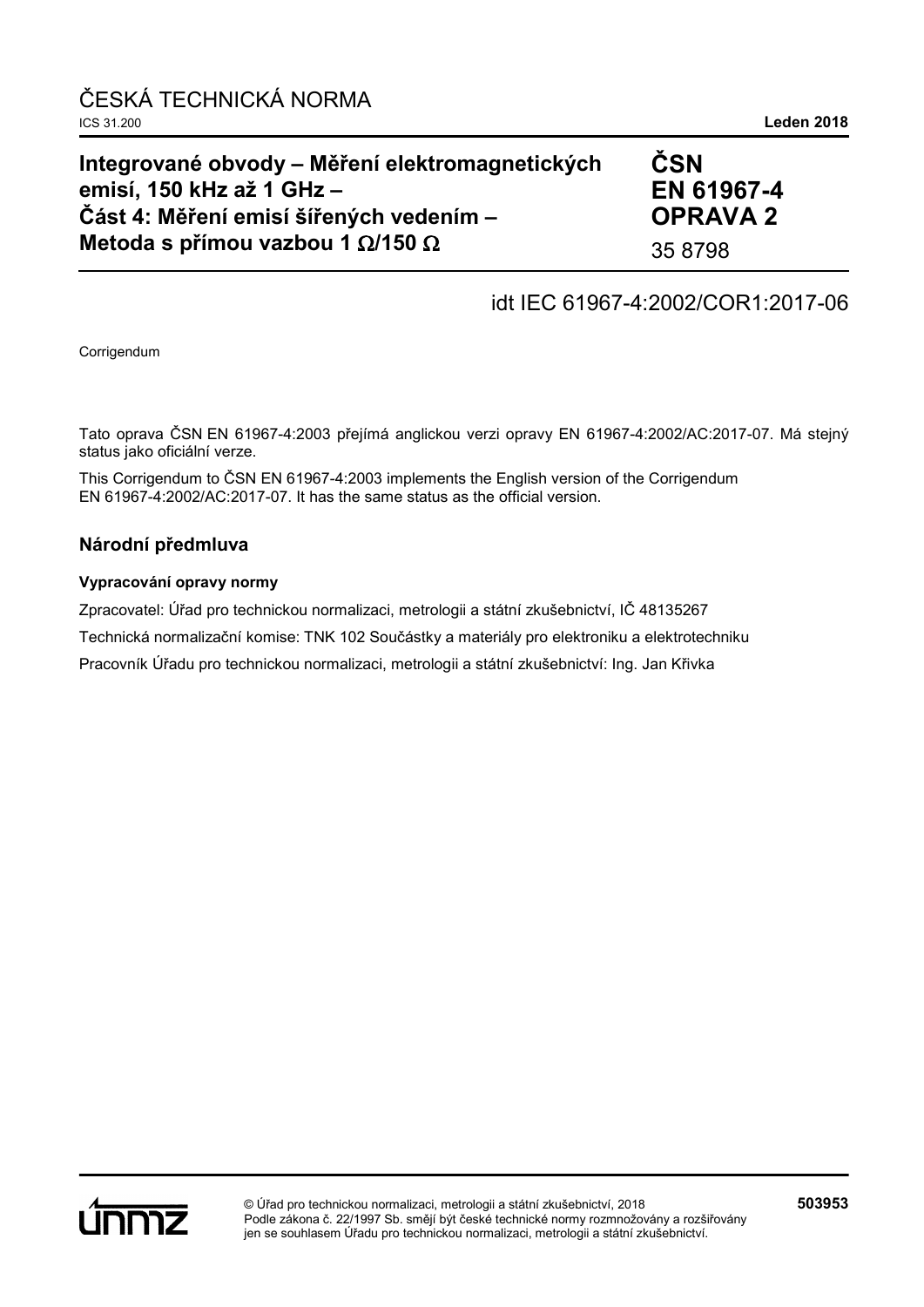ČSN EN 61967-4/Opr. 2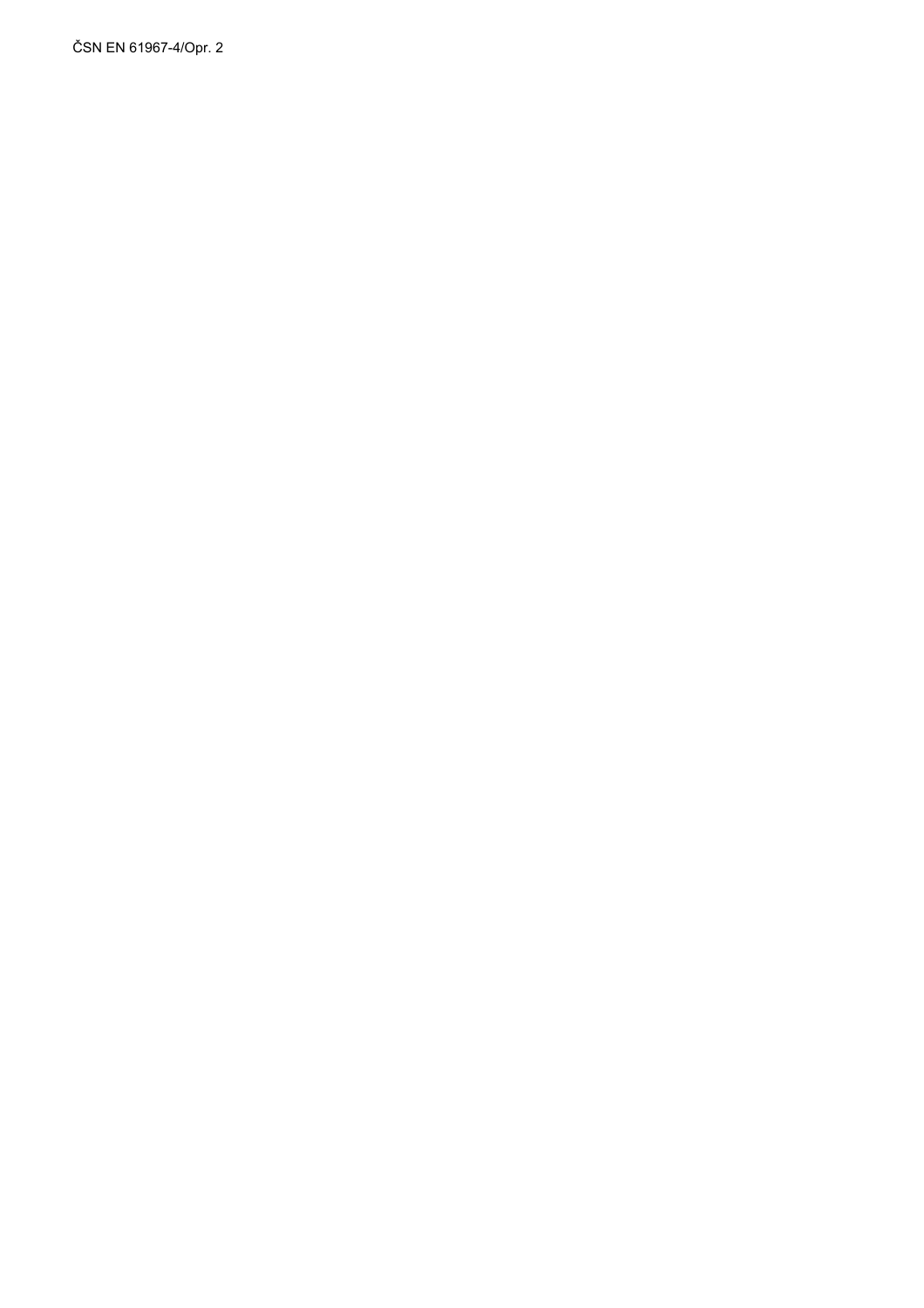# EUROPEAN STANDARD NORME EUROPÉENNE EUROPÄISCHE NORM



July 2017

ICS 31.200

English Version

### Integrated circuits - Measurement of electromagnetic emissions, 150 kHz to 1 GHz - Part 4: Measurement of conducted emissions - 1 ohm/150 ohm direct coupling method (IEC 61967-4:2002/COR1:2017)

Circuits intégrés - Mesure des émissions électromagnétiques, 150 kHz à 1 GHz - Partie 4: Mesure des émissions conduites - Méthode par couplage direct 1 ohm/150 ohm (IEC 61967-4:2002/COR1:2017)

 Integrierte Schaltungen - Messung von elektromagnetischen Aussendungen im Frequenzbereich von 150 kHz bis 1 GHz - Teil 4: Messung der leitungsgeführten Aussendungen - Messung mit direkter 1 Ohm/150 Ohm-Kopplung (IEC 61967-4:2002/COR1:2017)

This corrigendum becomes effective on 21 July 2017 for incorporation in the English language version of the EN.



European Committee for Electrotechnical Standardization Comité Européen de Normalisation Electrotechnique Europäisches Komitee für Elektrotechnische Normung

**CEN-CENELEC Management Centre: Avenue Marnix 17, B-1000 Brussels** 

© 2017 CENELEC All rights of exploitation in any form and by any means reserved worldwide for CENELEC Members.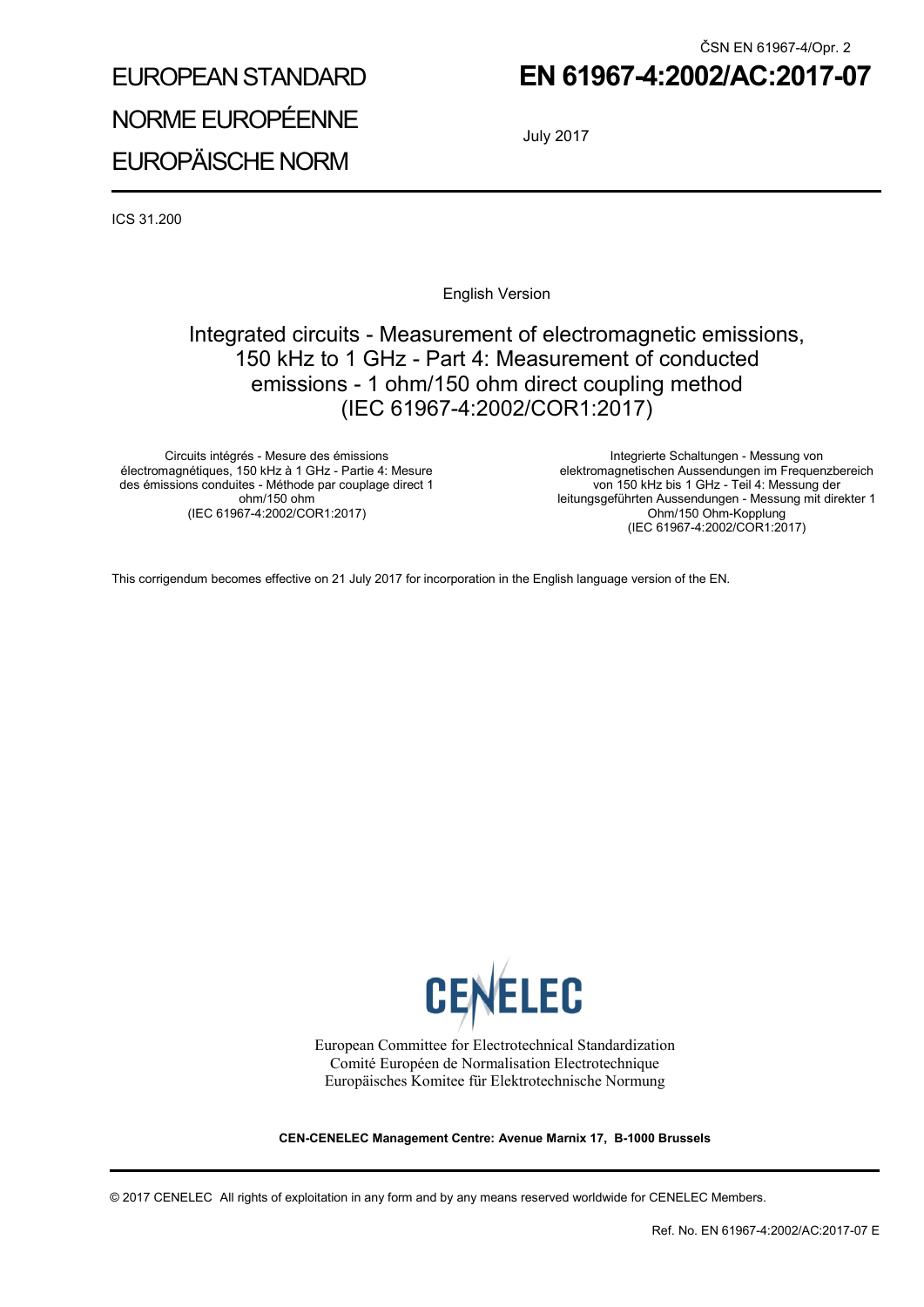EN 61967-4:2002/AC:2017-07

ČSN EN 61967-4/Opr. 2

### **Endorsement notice**

The text of the corrigendum IEC 61967-4:2002/COR1:2017 was approved by CENELEC as EN 61967-4:2002/AC:2017-07 without any modification.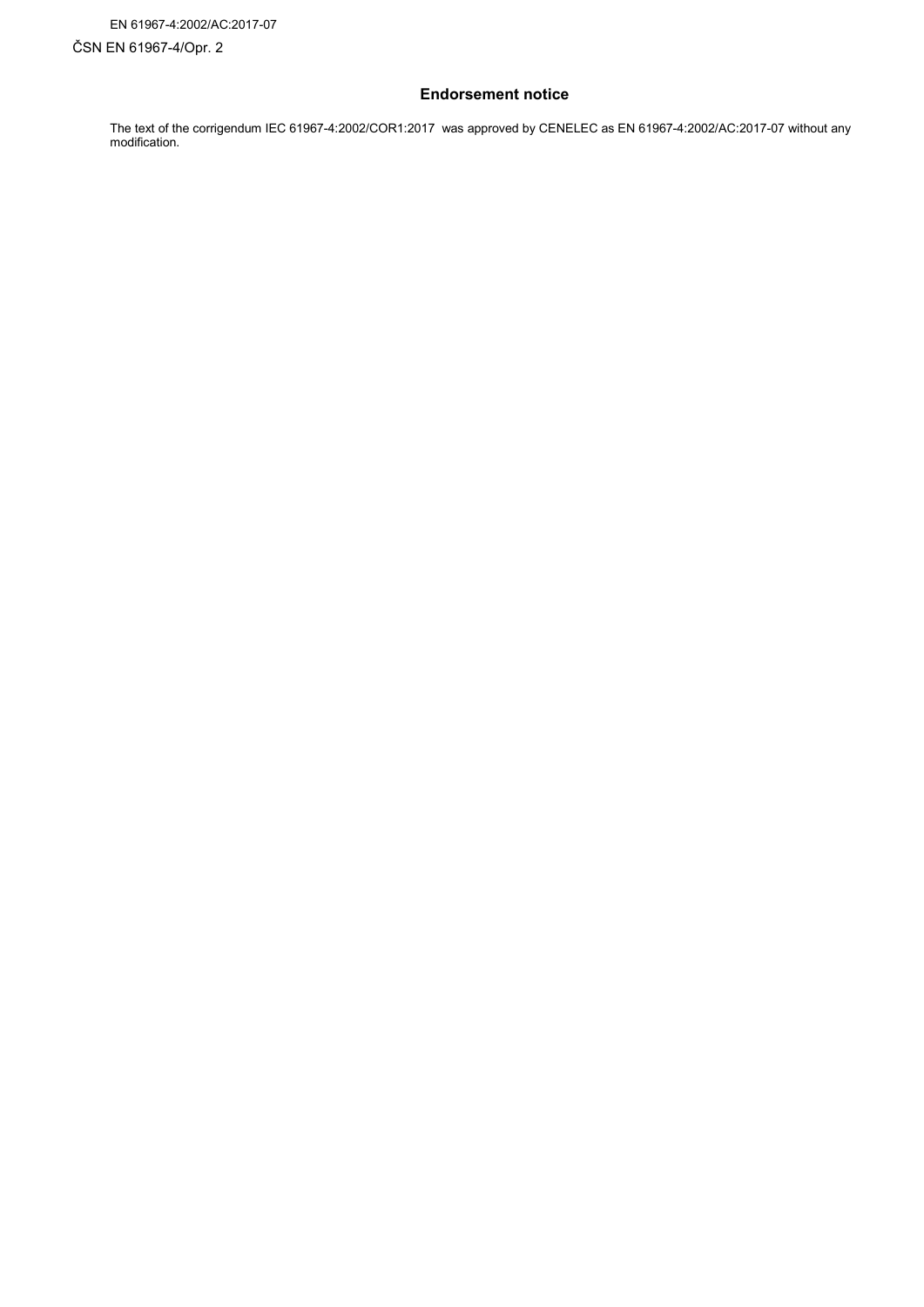IEC 61967-4:2002/COR1:2017 – 1 – © IEC 2017

\_\_\_\_\_\_\_\_\_\_\_\_

**IEC 61967-4 Edition 1.0 2002-04**

**Integrated circuits – Measurement of electromagnetic emissions, 150 kHz to 1 GHz** 

**Part 4: Measurement of conducted emissions – 1 Ω/150 Ω direct coupling method**

**IEC 61967-4 Édition 1.0 2002-04**

**Circuits intégrés – Mesure des émissions électromagnétiques, 150 kHz à 1 GHz** 

**Partie 4: Mesure des émissions conduites – Méthode par couplage direct 1 Ω/150 Ω**

### **CORRIGENDUM 1**

Corrections to the French version appear after the English text.

Les corrections à la version française sont données après le texte anglais.

#### **7.1 General test configuration**

*Replace the existing Figure 5 by the following new Figure 5:*



\*\* pull up / pull down may be required depending on application

*IEC*

#### **Figure 5 – General test configuration**